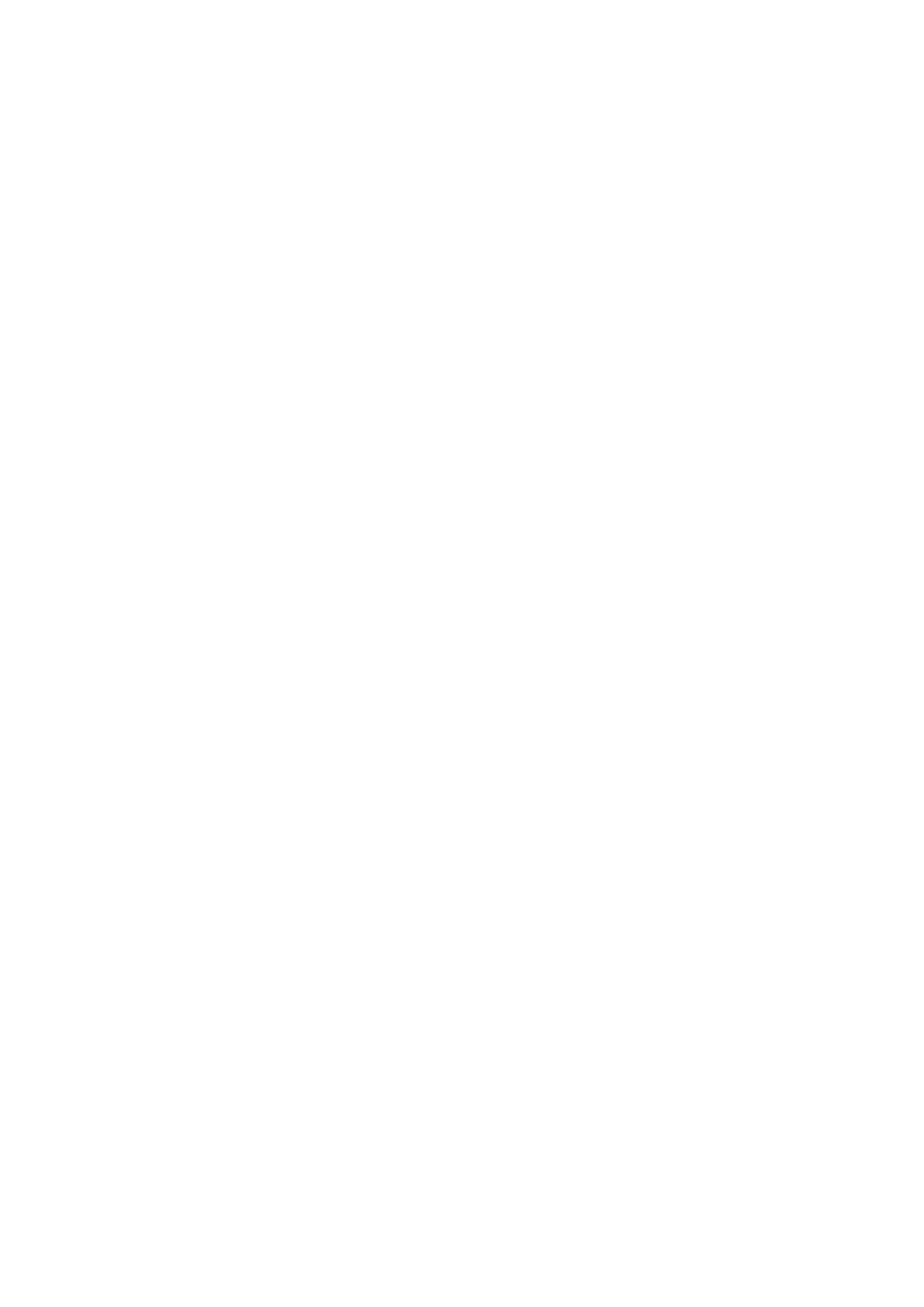known for centuries and it has been traditionally used to prevent and treat different diseases.

Olive leaf is used to enhance the immune system, as an antimicrobial and in heart disease. Folk medicine uses also include hypertonia, arteriosclerosis, rheumatism, gout, diabetes mellitus, and fever.<sup>1</sup> Recently, experimental animal studies have demonstrated hypoglycemic,2,3 hypotensive,4 anti-arrhythmic,5 anti-atherosclerotic,<sup>6</sup> and vasodilator effects,<sup>7</sup> as well as a stimulatory effect on the activity of the thyroid.<sup>8</sup> Antimicrobial,  $9-12$  antiviral,  $13,14$  anti-tumor,  $15,16$  and anti- $-inflammatory activity<sup>17</sup>$  were also reported.

Despite the number of papers published on olive leaf and the effects of its constituents, none has focused on its influence on the gastric defense mechanism and gastroprotective activity.

It is well known that oleuropein, one of the iridoide monoterpenes, is the main phenolic constituent of olive leaves, which is thought to be responsible for their pharmacological effects. Furthermore, olive leaves contain triterpenes, flavonoids, and chalcones.1,18 Its chemical content makes olive leaf one of the most potent natural antioxidant.

The gastric mucosa plays the role of a barrier that limits exposure of the gastric mucosal cells to numerous injurious luminal agents and irritants of exogenous and endogenous origin. Pretreatment with different substances could effectively prevent the gastric mucosa from the development of erosions and ulceration. This action, called gastro- or cyto-protection is not related to the inhibition of gastric acid secretion and is known to account for gastroprotection by various irritants. The role of oxygen-derived free radicals in the generation of gastric injury is also well-known. Effects of reactive oxygen species (ROS) on the gastric mucosa in various experimental models of stress-induced mucosal injury were proven. Previous studies demonstrated that the damaging action of absolute ethanol could be attributed to the enhancement of the ROS and the ROS-dependent increase in lipid peroxidation and inhibition of antioxidative enzyme activity.19

In light of the above considerations, the chemical composition and the protective effect of an olive leaf extract (OLE) on ethanol-induced gastric mucosal damage in rats were investigated, since in this experimental model the pathogenesis of the lesions has been related with production of reactive oxygen species. This study represents the first step in the recognition of the gastroprotective properties of the olive leaf.

#### EXPERIMENTAL

#### *Materials*

Standardized dry olive leaf extract, EFLA® 943, was purchased from Frutarom Industry Ltd. (Wädenswil, Switzerland). Ranitidine tablets were obtained from Galenika a.d. (Belgrade, Serbia). Sodium bicarbonate (analytical grade) was purchased from Sigma-Aldrich (Schnelldorf, Germany). Analytical grade reagents ethyl acetate, acetone, hydrochloric acid (HCl) and

# *2009 Copyright (CC) SCS*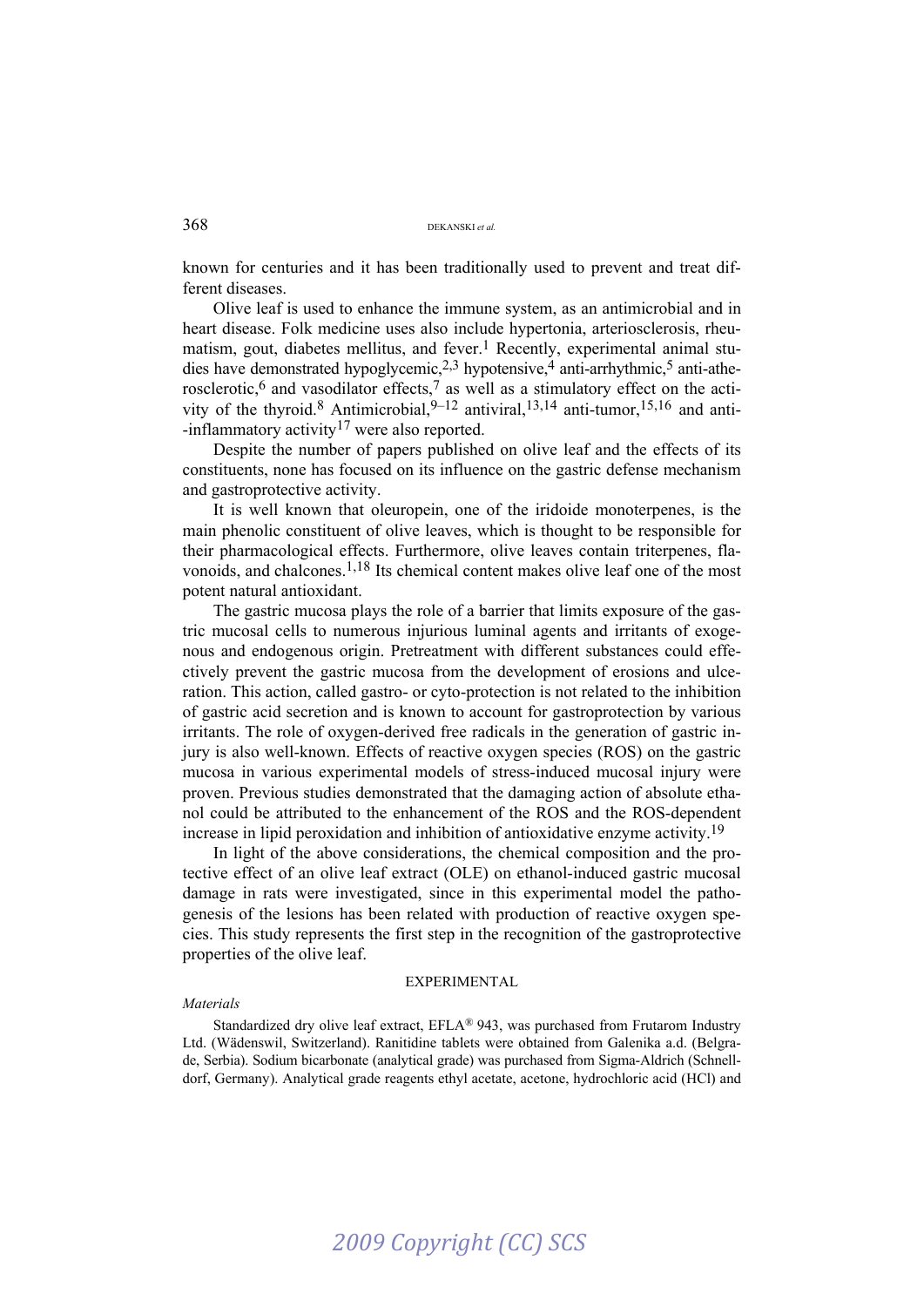absolute ethanol were purchased from Merck (Darmstadt, Germany). HPLC grade acetonitrile (MeCN) and methanol were also purchased from Merck (Darmstadt, Germany). Reference HPLC standards were purchased from Carl Roth (Karlsruhe, Germany).

#### *Determination of total phenols content*

The total content of phenols was determined by the Folin–Ciocalteu method.<sup>20</sup> A total of 100 μl of a methanolic solution of dry extract (17.5, 13.1, and 8.8 μg ml<sup>-1</sup> final quantity) was mixed with 0.75 ml of Folin–Ciocalteu reagent (previously diluted 10-fold with distilled water) and allowed to stand at 22 °C for 5 min; 0.75 ml of sodium bicarbonate (60 g l<sup>-1</sup>) solution was added to the mixture. After 90 min at 22 °C, the absorbance was measured using a Hewlett Packard 8453 UV–Vis spectrophotometer (Agilent Technologies, Santa Clara, CA) at *λ*max 725 nm. Results are expressed as gallic acid equivalents (GAE), and presented as mean ± ± standard deviation (*SD*) of three determinations.

The percentage content of tannins was calculated using the method described in the European Pharmacopoeia, Ph. Eur., 6.0.21 The content of tannins, expressed as pyrogallol percentage, is presented as the mean  $\pm$  *SD* of three determinations.

#### *Determination of total flavonoids content*

The percentage content of flavonoids expressed as hyperoside was calculated using the method described in the Deutsches Arzneibuch, DAB (German Pharmacopoeia) 10.22 Briefly, the sample was extracted with acetone/HCl under a reflux condenser; the AlCl<sub>3</sub> complex of the flavonoid fraction was extracted with ethyl acetate and measured by a UV–Vis spectrophotometer at *λ*max 425 nm. The content of flavonoid, expressed as the hyperoside percentage, is presented as the mean  $\pm$  *SD* of three determinations.

#### *High pressure liquid chromatography (HPLC) procedure*

A HPLC fingerprint of the extract and quantification of the identified compounds was achieved by HPLC (Agilent Technologies 1200). Detection was performed using a diode array detector (DAD) and the chromatographs were recorded at  $\lambda = 260$  nm (for flavonoids and oleuropein) and at 325 nm (for caffeic acid). The spectra recorded at 360 nm were used to identify luteolin and chryseriol. HPLC separation of components was achieved using a Li-Chrospher 100 RP 18e (5 μm), 250 mm×4 mm i.d. column with a mobile phase flow rate of 1.0 ml min<sup>-1</sup>. The mobile phase A consisted of 500 ml of H<sub>2</sub>O plus 9.8 ml of 85 % H<sub>3</sub>PO<sub>4</sub> (w/w), while B was MeCN. A combination of gradient modes: 92–75 % A, 0–8 min; 75–60 % A, 35–55 min and 60–50 % A, 55–60 min. The sample was prepared by dissolving 66.4 mg of the extract in 10 ml of methanol, filtered through 0.20 μm PTFE membrane filters. The identification was realized according to retention time and spectra matching. Once spectra matching succeeded, the results were confirmed by spiking with the respective standards to achieve a complete identification by means of the so-called peak purity test. Peaks not fulfilling these requirements were not quantified. Quantification was performed by external calibration with standards.

#### *Gastric lesions induction and evaluation*

This study was approved by the Ethical Committee, School of Medicine, University of Belgrade, and run in accordance to the statements of the European Union regarding the handling of experimental animals. Wistar male rats  $(n = 30)$ , weighing between 200 and 220 g were randomly divided into 5 groups. The animals were placed in individual metabolic cages. Before the experiment, they were fasted overnight, but had free access to water.

<u>ವ ೧೮೦</u>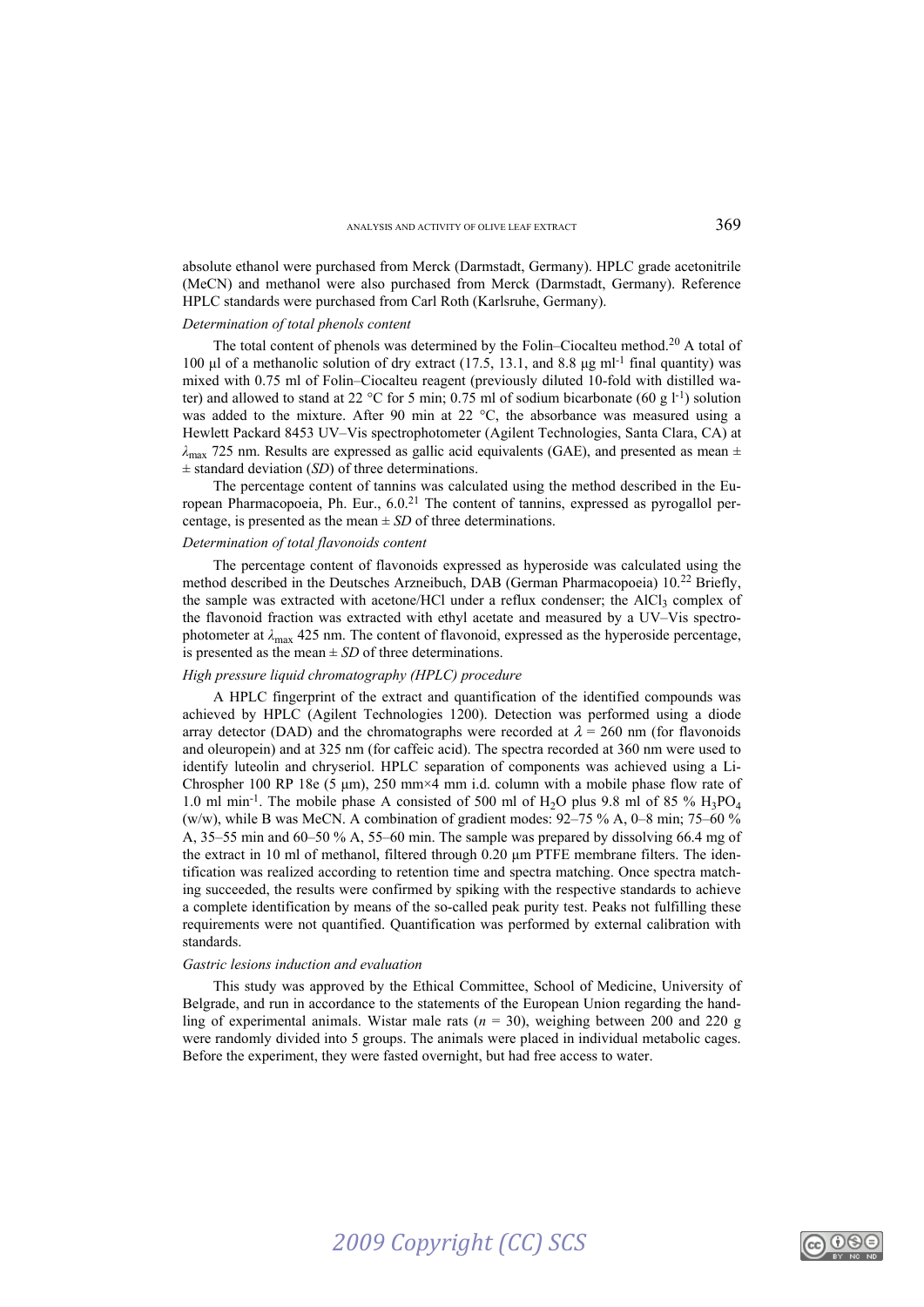The first, control group, received distilled water intragastrically (*i.g.*) 30 min prior to administration of 1.0 ml absolute ethanol. Three different doses of OLE were applied on the next three groups, and finally, the last group (positive control) received 50 mg  $\rm kg^{-1}$  of ranitidine, an  $H<sub>2</sub>$  receptor antagonist, as a reference drug. For extrapolation of the dosage from humans to rats, the metabolic body size or food intake rather than body weight was used as the criterion.<sup>23,24</sup> Hence, 40 mg kg<sup>-1</sup> of OLE was administered as the minimum dose but higher doses of 80 and 120 mg kg<sup>-1</sup> were also given to test for a dose response. Both OLE and ranitidine were suspended in distilled water before administration. One hour after *i.g.* applied ethanol, the animals were sacrificed under the light ether anesthesia, the abdomen was opened by a midline incision, the stomach was removed, opened along the greater curvature, rinsed gently with water and pinned open for macroscopic examination and for photodocumentation by a digital camera (Hewlett Packard PhotoSmart R507). The areas of gastric lesions were measured by planimetry using the NIH ImageJ computer program25 and the ulcer index (*UI*) were estimated from the formula:

#### $UI = (Uleerated area/Total stomach area) \times 100$

Results are expressed as means ± *SD*. Statistical analysis was achieved using the *t*-test. Differences with  $p < 0.05$  were considered as significant.

#### RESULTS AND DISCUSSION

Many different commercial preparations of olive leaf and extracts are available and vary in strength. Various extraction techniques, as well as different origin of the olive leaves, results in some differences in the chemical composition of the extracts. Standardization of commercially available extracts is strictly based on their oleuropein content, although other constituents of olive leaf are not less important in explaining its medicinal features but data are unavailable.

In this study, an olive leaf extract standardized to 18–26 % of oleuropein, with confirmed stability and chemical and microbiological purity, was employed.

### *Group of active constituents*

Quantitative analysis of the contents of total phenols, flavonoids and tannins were performed.

The total phenols content of the OLE, determined by the Folin–Ciocalteu method, was 197.8±11.3 μg GAE *per* g of dry extract. This indicates the expectable high total phenols content (19.8 %) of the OLE. Further phytochemical investigation yielded flavonoids and tannins, 0.29 and 0.52 %, expressed on total dry OLE, respectively.

Flavonoids are a widely distributed group of polyphenolic compounds, identified in recent years as antioxidants in various biological systems. It is well known that one of the important effects of flavonoids is the scavenging of oxygen-derived free radicals, and that flavonoids can prevent injury caused by free radicals, including experimentally induced gastric mucosal injury.26,27

Low concentration of tannins are known to "tan" the outermost layer of the gastric mucosa and to render it less permeable and more resistant to chemical and

## *2009 Copyright (CC) SCS*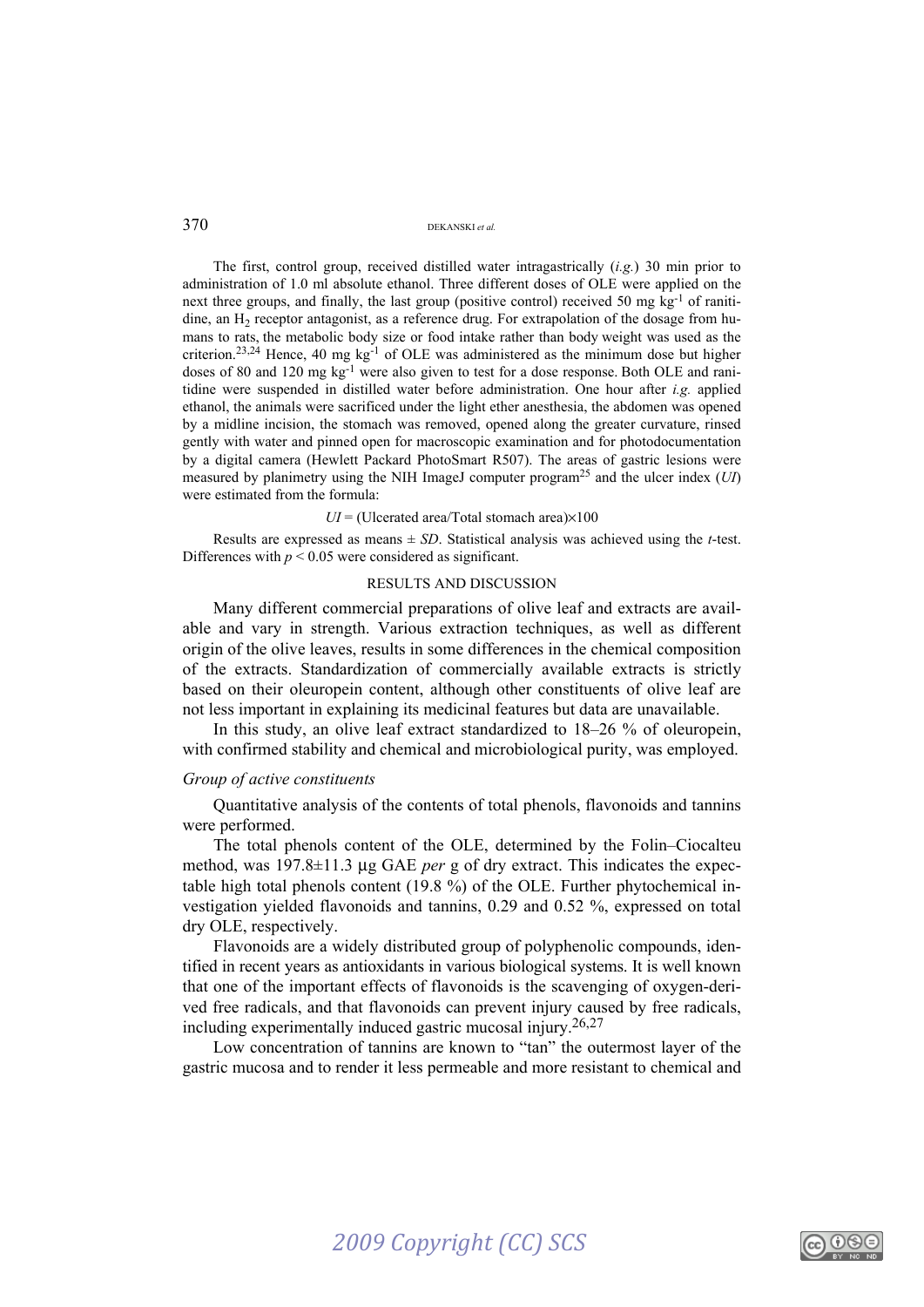mechanical injury or irritation.28,29 The gastroprotective effect of tannins was experimentally confirmed when the administration of tannins was found to significantly lower stomach free radical concentrations in rats.30

In order to further elucidate the chemical composition of the OLE, the phenolic compounds were identified and quantified.

Analysis of the OLE by HPLC revealed a complex mixture of phenolic compounds (Fig. 1). It was intended to identify ten components of the OLE and seven of them were found.



Fig. 1. HPLC chromatogram of the olive leaf extract recorded at 260 nm and compared to the standard mix of identified compounds. The numbers refer to the following: **1**, caffeic acid; **2**, vanillin; **3**, rutin; **4**, luteolin-7-*O*-glucoside; **5**, apigenine-7-*O*-glucoside; **6**, oleuropein; **7**, quercetin; **8**, luteolin; **9**, apigenine; and **10**, chryseriol. \*Impurity from caffeic acid; \*\*impurity from the oleuropein standard.

The major constituent of the OLE was oleuropein (Fig. 2), composing 19.8 % of the extract (Table I). The antioxidant properties of oleuropein are well known. It exhibited high antioxidant activity *in vitro*, comparable to a hydrosoluble analog of tocopherol<sup>31</sup> and exhibited strong antioxidant protection in oxidative stress during ischemia-reperfusion in an *in vivo* experimental model.32

The other identified components were caffeic acid, luteolin-7-*O*-glucoside, apigenine-7-*O*-glucoside and quercetin (Fig. 2). These constituents of the olive leaf also exert antioxidative properties, which was experimentally confirmed in several studies.<sup>33,34</sup> Moreover, it was shown that a total olive leaf extract had an antioxidant activity higher than that of vitamin C and vitamin E, due to the synergy between the flavonoids, oleuropeosides and substituted phenols.<sup>33</sup>

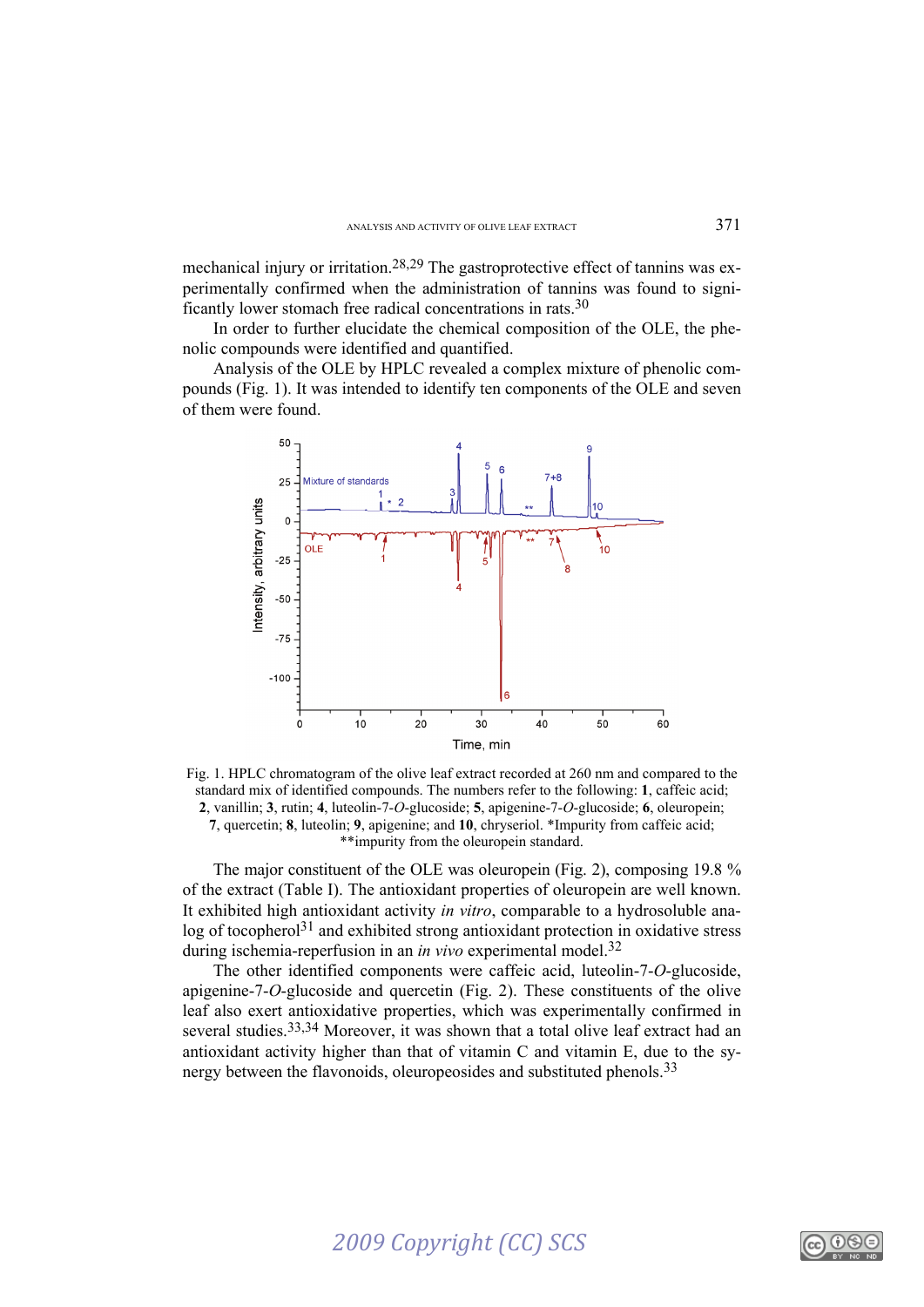

Fig. 2. HPLC chromatogram of the olive leaf extract recorded at 260, 360 and 325 nm with the spectrum of identified compounds and compared to the UV spectra of reference standards. The numbers refer to the following: **1**, caffeic acid; **4**, luteolin-7-*O*-glucoside; **5**, apigenine-7- -*O*-glucoside; **6**, oleuropein; **7**, quercetin; **8**, luteolin and **10**, chryseriol (**4**' refers to a derivate of luteolin, taking into account the spectrum of the corresponding peak). \*\*Impurity from the oleuropein standard.

Luteolin and chryseriol were also isolated from the extract of olive leaves.17 Since in this study they were present only in the traces (Table I), they did not significantly contribute to the total flavonoid content.

# *2009 Copyright (CC) SCS*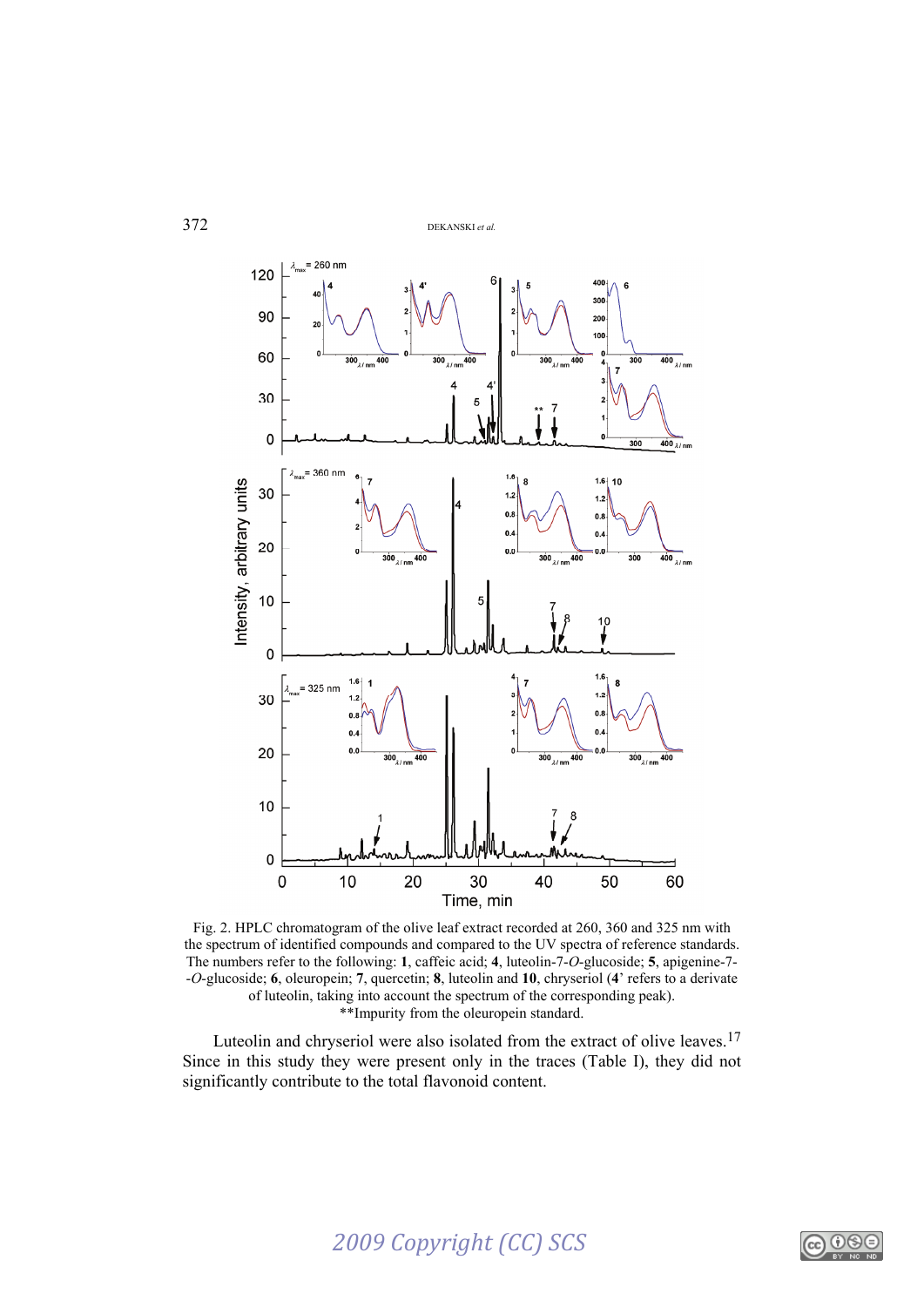TABLE I. Quantitative determination of flavonoids, phenolcarbonic acids and oleuropein in the studied olive leaf extract

| Compound name <sup>a</sup>      | Amount             |               |
|---------------------------------|--------------------|---------------|
|                                 | mg                 | $\frac{0}{0}$ |
| Caffeic acid $(1)$              | 0.013              | 0.02          |
| Vanillin $(2)$                  | Not found          |               |
| Rutin $(3)$                     | Not found          |               |
| Luteolin-7- $O$ -glucoside (4)  | 0.027              | 0.04          |
| Apigenine-7- $O$ -glucoside (5) | 0.046              | 0.07          |
| Oleuropein $(6)$                | 13.147             | 19.8          |
| Quercetin (7)                   | 0.027              | 0.04          |
| Luteolin $(8)$                  | Trace <sup>b</sup> |               |
| Apigenine (9)                   | Not found          |               |
| Chryseriol (10)                 | Trace <sup>b</sup> |               |

<sup>a</sup>The numbers refer to the compounds marked on the HPLC chromatogram (Figs. 1 and 2); <sup>b</sup>determination was not possible – present in the extract under the limit of quantitative analysis

Luteolin-7-*O*-glucoside is widespread in plant species and its anti-radical activity is well-known. Its presence in olive leaf was previously confirmed,  $12,35$  as well as its anti-ulcer activity.<sup>29</sup> This flavonoid was also identified and quantified in this study, composing 0.04 % of the extract (Table I).

Apigenine, vanillin and rutin were identified in olive leaf in some analytical studies.12,33,35 Their presence was not confirmed in this investigation, but 0.04 % of quercetin, 0.07 % of apigenine-7-*O*-glucoside and 0.02 % caffeic acid (Table I) were found.

Quercetin is the most abundant of the flavonoid molecules and it is found in many medicinal botanicals. It has been reported to prevent gastric mucosal lesions induced by ethanol.<sup>36</sup> Quercetin increases the amount of neutral glycoproteins in the gastric mucosa<sup>37</sup> and thus participates in the recovery of the mucosal defensive capacity against aggression from absolute ethanol. Other possible mechanisms include inhibition of lipid peroxidation,36 inhibition of the gastric proton pump,37 and scavenging of free radicals associated with a significant enhancement in the glutathione peroxidase activity.38

Radical scavenging abilities for apigenine-7-*O*-glucoside and for caffeic acid were also reported.<sup>33</sup>

## *Effect of intragastrically applied OLE on gastric lesions induced by absolute ethanol*

There are various plant-originating gastroprotectors with different compositions that have been used in clinical and folk medicine due to their beneficial effects on the gastric mucosa. The documented literature has centered primarily on their pharmacological action in experimental animals. Many studies have demonstrated that substances with antioxidant properties (especially polyphenolic compounds) may protect against the gastric-damaging effects of absolute ethanol.<sup>39–42</sup> The beneficial properties of the polyphenols of olive leaf, the same as in

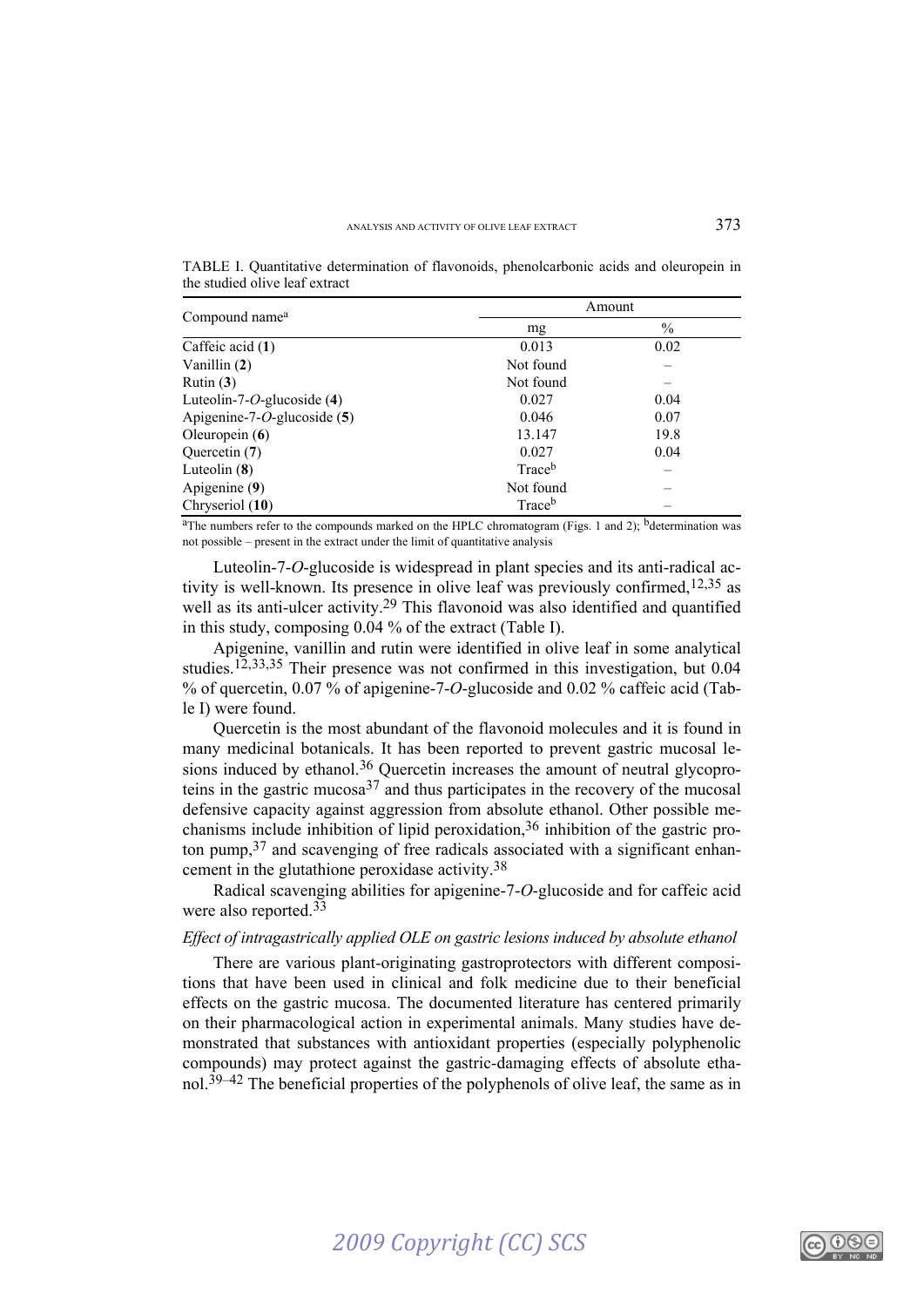olive oil, are further enhanced by their good bioavailability. The results obtained for oleuropein and its metabolites, tyrosol and hydroxytyrosol, indicated that they are readily absorbed through the gastrointestinal tract, resulting in significant levels in the circulation.43,44

In this study, the protective effect of OLE, a natural antioxidant, on the gastric mucosal damage induced by absolute ethanol in rats was studied.

The administration of absolute ethanol to fasted rats resulted in severe gastric damage, visible from the outside of the stomach as thick reddish-black lines. After opening, gastric lesions were found in the mucosa and consisted of elongated bands, 1–10 mm long, usually parallel to the long axis of the stomach. They were located mostly in the corpus, the portion of the stomach secreting acid and pepsin. No visible lesions developed in the non-secretry part of the stomach.

The effect of absolute ethanol and pretreatment with OLE applied *i.g.* in graded concentrations, as well as ranitidine, on the ulcer index, *UI*, is shown in Fig. 3. Ethanol caused typical widespread gastric lesions on 14.7±5.5 % of total stomach area. Pretreatment with all three doses of OLE significantly (*p* < 0.001) reduced gastric lesions induced by absolute ethanol. The best result was obtained in group pretreated with 80 mg  $kg^{-1}$  of OLE, when the ethanol caused gastric lesions on only 2.6 $\pm$ 1.4 % of the total stomach area. The gastroprotective effect of OLE was similar to that achieved by pretreatment with the known anti-ulcer drug, ranitidine, when the *UI* was  $3.6\pm0.8$  %. Hence, the useful role of gastric anti-sec-



Fig. 3. Effect of intragastric pretreatment with olive leaf extract (OLE) applied in graded doses ranging from 40 up to 120 mg kg<sup>-1</sup> and ranitidine (50 mg kg<sup>-1</sup>) on the ulcer index induced by absolute ethanol. The asterisk indicates statistical significance of inhibition  $(p < 0.001)$ , as compared to the control value.

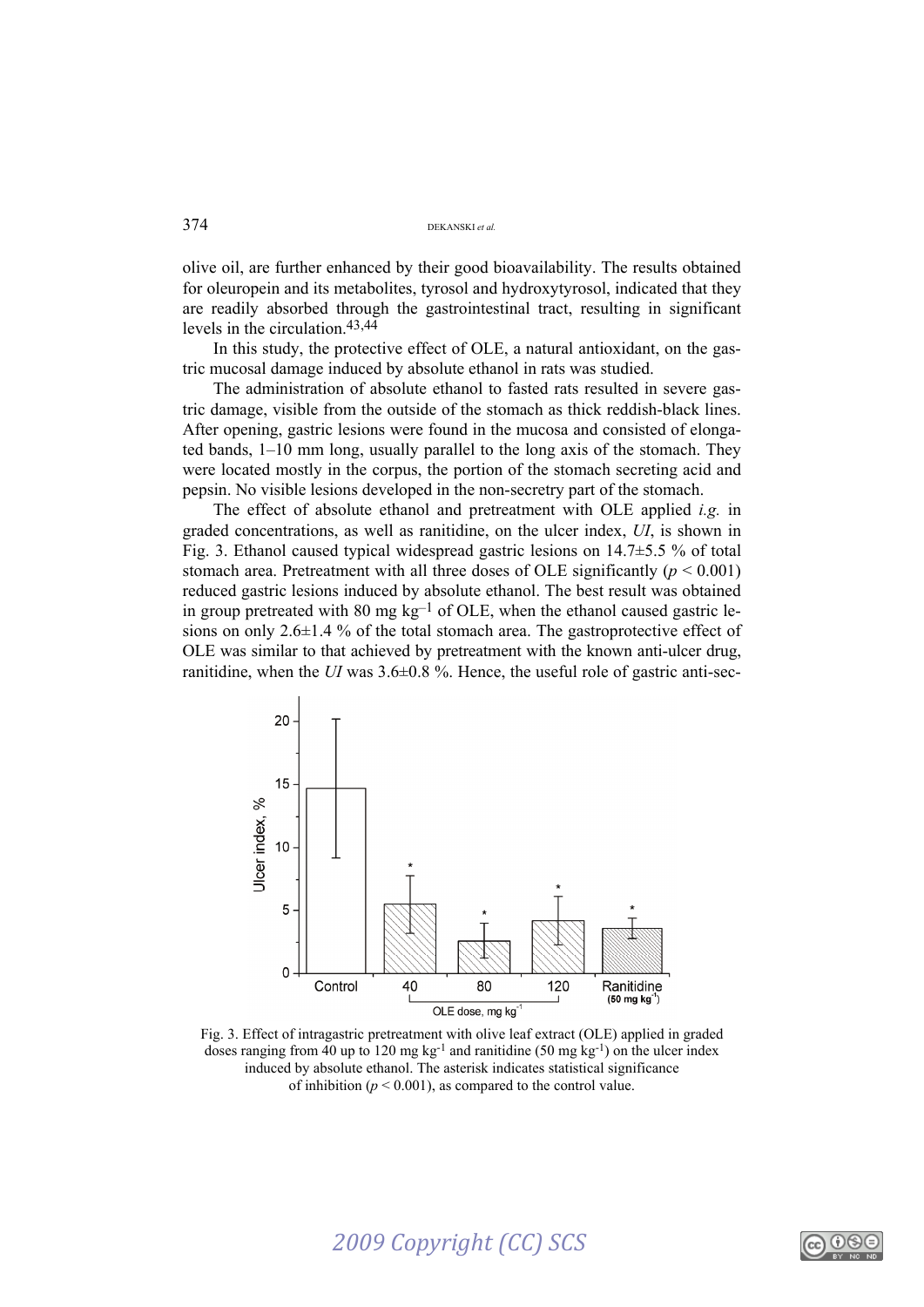retry medication in the prevention of gastric mucosal damage was also confirmed.

The obtained results indicate that the gastroprotective potential of OLE most probably results from the ability of its constituents to scavenge reactive oxygen species, produced in ethanol-induced gastric injury, which initiate lipid peroxidation. The actual potential is probably related to its ability to maintain the integrity of the cell membrane, by its anti-lipid peroxidative activity and to protect in this way the gastric mucosa against oxidative damage, and by its ability to strengthen the mucosal barrier, the first line of defense against exogenous and endogenous ulcerogenic agents.

#### **CONCLUSIONS**

The investigated olive leaf extract caused a significant attenuation of the gastric damage induced by a corrosive concentration of ethanol, suggesting a respectable gastroprotective activity. This activity could be related to its antioxidative properties, since phytochemical analysis of OLE showed a high content of phenolic compounds, well-known antioxidants. However, in order to elucidate the mechanism of OLE gastroprotective effect, and to understand better the actual potential, further investigation will be focused on the determination of lipid peroxidation and antioxidative enzyme activity in the gastric mucosa.

*Acknowledgement*. The authors thank Ministry of Science and Technological Development, Republic of Serbia, for financial support (project No. 20137).

#### ИЗВОД

### ФИТОХЕМИЈСКА АНАЛИЗА И ГАСТРОПРОТЕКТИВНО ДЕЈСТВО ЕКСТРАКТА ЛИСТА МАСЛИНЕ

ДРАГАНА ДЕКАНСКИ<sup>1</sup>, СНЕЖАНА ЈАНИЋИЈЕВИЋ-ХУДОМАЛ<sup>2</sup>, ВАЊА ТАДИЋ<sup>3</sup>,  $\Gamma$ ОРАН МАРКОВИЋ<sup>3</sup>, ИВАНА АРСИЋ<sup>3</sup> и ЛУШАН М. МИТРОВИЋ<sup>4</sup>

<sup>1</sup> Биомедицинска исйи<del>йивања, Инсйийдуй за исйраживање и развој, Галеника а.д., Пас<del>й</del>ерова 2, 11000 <sup>.</sup></del>  $B$ ео $\bar{z}$ рад, <sup>2</sup> $K$ аїйедра за фармаколо $\bar{z}$ ију, Медицински факуїйей, Универзиїйей у Пришйини (Косовска *Mutupoвица), <sup>3</sup>Инстиитути за проучавање лековитог биља "Др Јосиф Панчић", Тадеуша Кошћушка 1,* 11000 Бео $\bar{\imath}$ рад и <sup>4</sup>Инсійийуй за медицинску физиоло $\bar{\imath}$ ију, Медицински факулійей, *Univerzitet u Beogradu, Vi{egradska 26, 11000 Beograd* 

Нека лековита својства листа маслине су позната вековима. Он се традиционално користи као антимикробни агенс и за превенцију и лечење шећерне болести и срчаних обољења. Остало је непознато да ли примена листа маслине утиче на одбрамбене механизме слузнице желуца и да ли показује гастропротективно дејство код експериментално индукованих лезија желуца. У екстракту листа маслине прво је одређен садржај укупних фенола, флавоноида и танина, а потом идентификовано и квантификовано 7 фенолних једињења (олеуропеин, кафена киселина, лутеолин, лутеолин-7-*О*-глукозид, апигенин-7-*О*-глукозид, кверцетин и хризериол). Испитано је и протективно дејство екстракта листа маслине код оштећења желудачне мукозе корозивном концентрацијом етанола. Претретман екстрактом листа маслине у дозама од 40, 80 и 120 mg  $kg^{-1}$  значајно је смањио оштећење желуца у односу на контролну групу (*p* < 0,001). Ово дејство је било слично дејству референтног лека, ранитидина. Добијени резултати указују да екстракт листа маслине поседује значајно гастро-

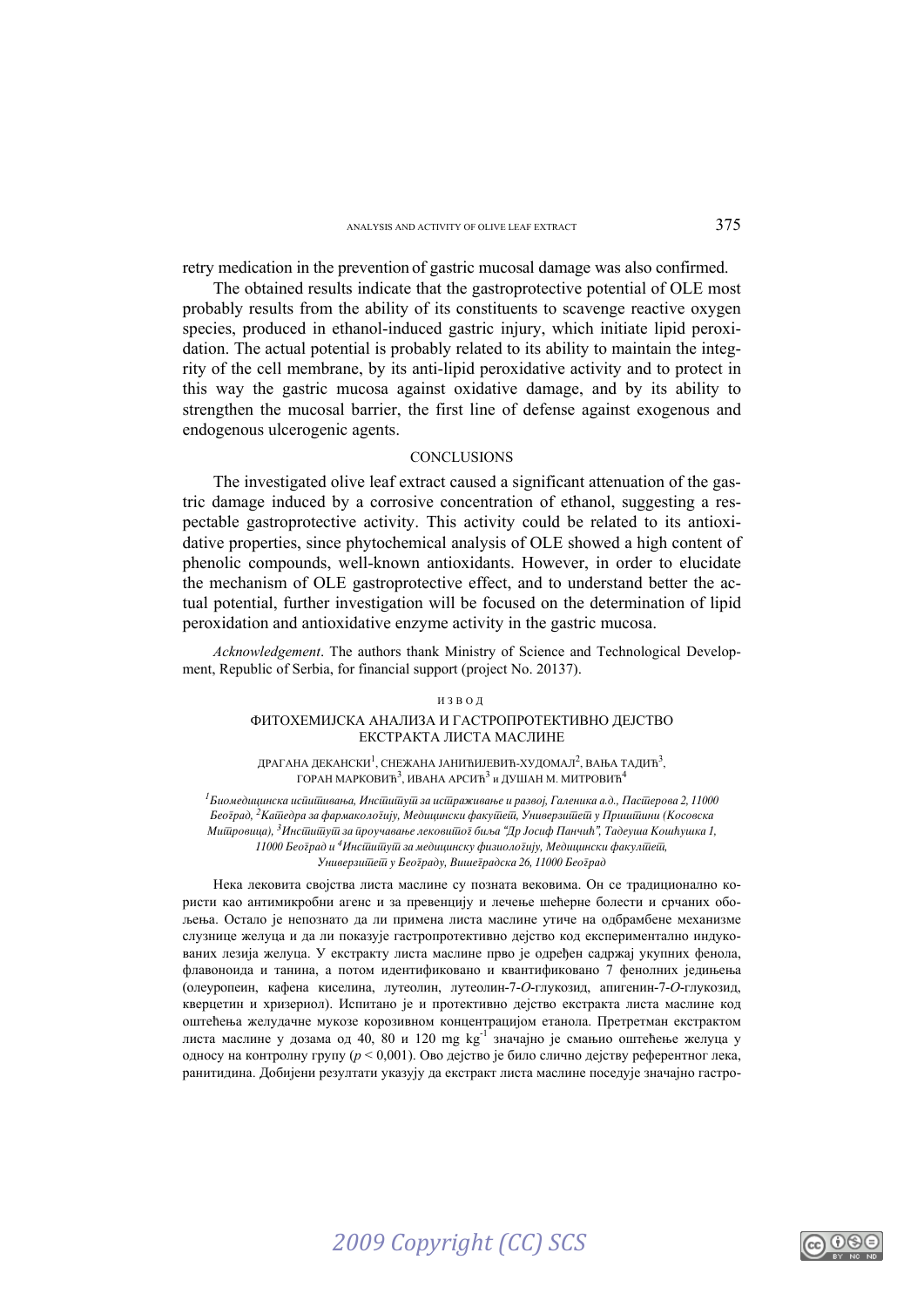протективно дејство, које би се донекле могло објаснити присуством антиоксиданаса у његовом хемијском саставу.

(Примљено 8. септембра, ревидирано 7. новембра 2008)

#### **REFERENCES**

- 1. *Physician's Desk References for Herbal Medicine*, Medical Economics Company, Montvale, NJ, 2000, p. 556
- 2. M. Gonzales, A. Zarzuelo, M. J. Gamez, M. P. Utrilla, J. Jimenez, I. Osuna, *Planta Med.*  **58** (1992) 513
- 3. H. F. Al-Azzawie, M. S. Alhamdani, *Life Sci.* **78** (2006) 1371
- 4. M. T. Khayyal, M. A. el-Ghazaly, D. M. Abdallah, N. N. Nassar, S. N. Okpanyi, M. H. Kreuter, *Arzneim.-Forsch.* **52** (2002) 797
- 5. L. I. Somova, F. O. Shode, M. Mipando, *Phytomedicine* **11** (2004) 121
- 6. L. Wang, C. Geng, L. Jiang, G. Gong, D. Liu, H. Yoshimura, L. Zhong, *Eur. J. Nutr.* **47** (2008) 235
- 7. A. Zarzuelo, J. Duarte, J. Jimenez, M. Gonzales, M. P. Utrilla, *Planta Med.* **57** (1991) 417
- 8. A. A. Al-Quarawi, M. A. Al-Damegh, S. A. El-Mougy, *Phytother. Res.* **16** (2002) 286
- 9. G. Bisignano, A. Tomaino, R. Lo Cascio, G. Crisafi, N. Uccella, A. Saija, *J. Pharm. Pharmacol.* **51** (1999) 971
- 10. P. M. Furneri, A. Marino, A. Saija, N. Ucella, G. Bisignano, *Int. J. Antimicrob. Agents* **20** (2002) 293
- 11. D. Markin, L. Duek, I. Berdicevsky, *Mycoses* **46** (2003) 132
- 12. A. P. Pereira, I. C. Ferreira, F. Marcelino, P. Valentao, P. B. Andrade, R. Seabra, L. Estevinho, A. Bento, J. A. Pereira, *Molecules* **12** (2007) 1153
- 13. S. Lee-Huang, L. Zhang, P. L. Huang, Y. T. Chang, *Biochem. Biophys. Res. Commun.* **307** (2003) 1029
- 14. V. Micol, N. Caturla, L. Perez-Fons, V. Mas, L. Perez, A. Estepa, *Antiviral Res*. **66** (2005) 129
- 15. H. K. Hamdi, R. Castellon, *Biochem. Biophys. Res. Commun.* **334** (2005) 769
- 16. L. Abaza, T. P. N. Talorete, P. Yamada, Y. Kurita, M. Zarrouk, H. Isoda, *Biosci. Biotechnol. Biochem.* **71** (2007) 1306
- 17. A. Pieroni, D. Heimler, L. Pieters, B. van Poel, A. J. Vlietinck, *Pharmazie* **51** (1996) 765
- 18. J. Meirinhos, B. M. Silva, P. Valentao, R. M. Seabra, J. A. Pereira, A. Dias, P. B. Andrade, F. Ferreres, *Nat. Prod. Res.* **68** (2005) 189
- 19. S. Kwiecien, T. Brzozowski, S. J. Konturek, *J. Physiol. Pharmacol.* **53** (2002) 39
- 20. V. L. Singleton, R. Orthofer, R. M. Lamuela-Raventós, in *Methods in Enzymology, Oxidants and Antioxidants* (Part A), L. Packer, Ed., Academic Press, San Diego, CA, 1999, p. 152
- 21. *European Pharmacopoeia 6.0*, Council of Europe, Strasbourg, 2008, p. 255
- 22. Weißdornblätter mit Blüten, in *Deutsches Arzneibuch, Band 2, Monographien R-Z*, Amlitche Ausgabe Deutscher Apotheker Verlag, Govi-Verlag GmbH, Stuttgart, 1991
- 23. R. Rucker, D. Storms, *J. Nutr.* **132** (2002) 2999
- 24. R. B. Rucker, *J. Anim. Physiol. Anim. Nutr*. **91** (2007) 148
- 25. ImageJ, Image Processing and Analysis in Java, http://rsb.info.nih.gov/ij/ (May, 2008)
- 26. O. S. Zayachkivska, S. J. Konturek, D. Drozdowicz, P. C. Konturek, T. Brzozowski, M. R. Ghegotsky. *J. Physiol. Pharmacol.* **56** (2005) 219